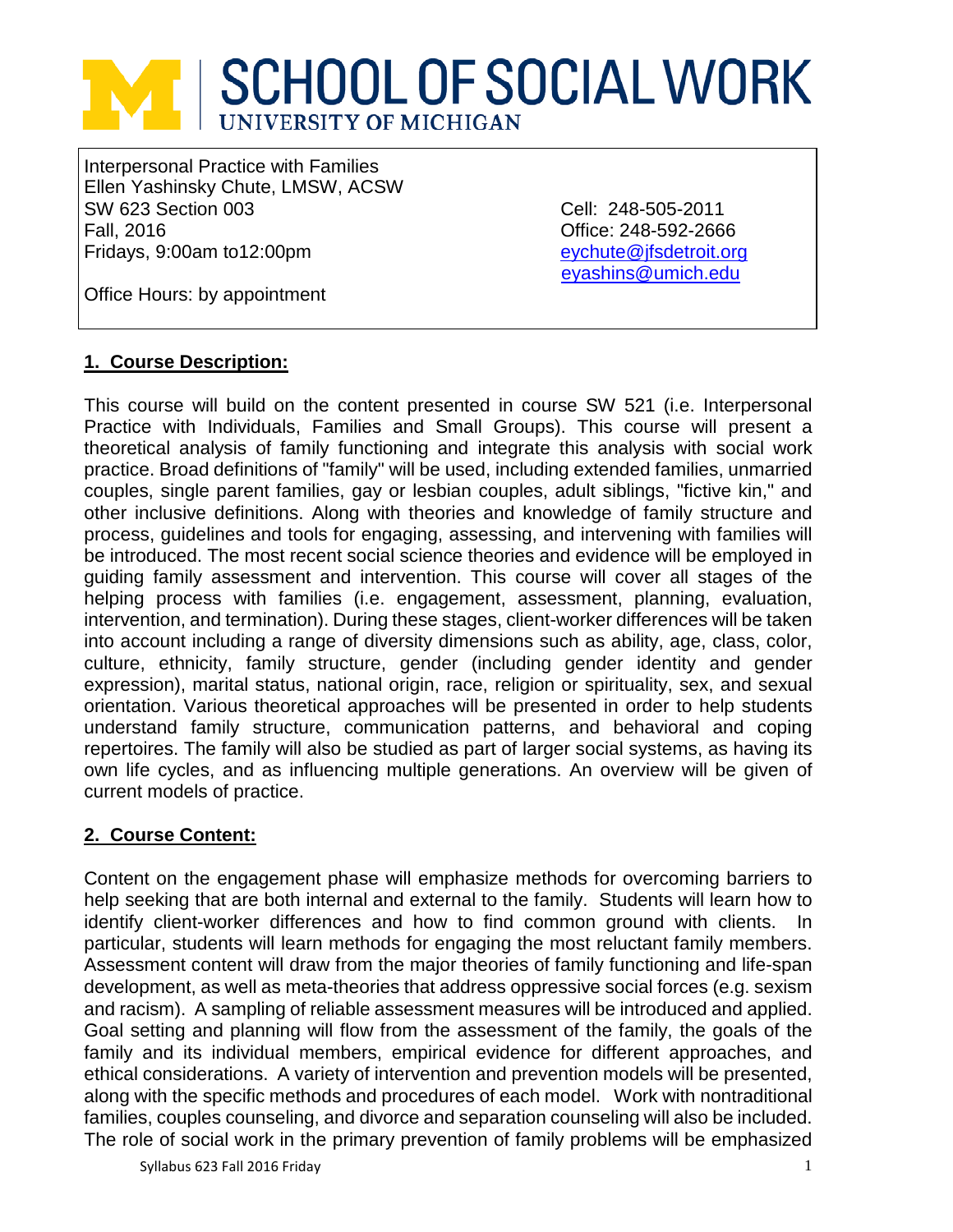(e.g. family life education programs). Methods for the evaluation of intervention and prevention efforts will be covered, including the use of self-report and observational measures.

# **3. Course Objectives:**

Upon completion of the course, students will be able to:

- 1. Articulate at least two conceptual frameworks that take into account individual and family needs, problems and experiences within the family, and resources and opportunities of the social environment.
- 2. Describe challenges, risks, and tasks as they apply to women, the poor, families of color, and gay and lesbian families.
- 3. Identify the resources, strengths, and effective family processes across diverse populations including those based on a range of diversity dimensions such as ethnicity, race, sexual orientation, and class.
- 4. Apply family assessment frameworks that are ecological and family-centered and take into account the influence of oppressive social forces. Such assessments will account for the presence and impact of family violence, the presence and impact of substance abuse, and the impact that the students' own value system has on their assessment formulations.
- 5. Describe ways to establish a professional relationship with family members in order to engage in assessment, goal setting, and planning. The capacity to establish relationships with families will include an appreciation of cultural diversity and the unique strengths of nontraditional families.
- 6. Identify at least two models of prevention and intervention and explain the applicability of each model to the challenges faced by families.
- 7. Apply appropriate outcome measures that are reliable and determined by agreed upon goals in order to evaluate the effects of family-centered interventions.

# **4. Course Design:**

The course design will include lectures, assigned theoretical and practice reading, and discussion; exposure to the actual experiences of families in general and to those of particular families, through such media as case materials, videotapes, and client personal descriptions; and role-playing as worker and as family member.

# **5. Relationship of the Course to Four Curricular Themes:**

• *Multiculturalism and Diversity* will be addressed by considering the unique characteristics of families of composed of various diversity dimensions (e.g., ability, age, class, color, culture, ethnicity, family structure, gender (including gender identity and gender expression), marital status, national origin, race, religion or spirituality, sex, and sexual orientation), and by tailoring engagement, assessment, goal setting, planning, and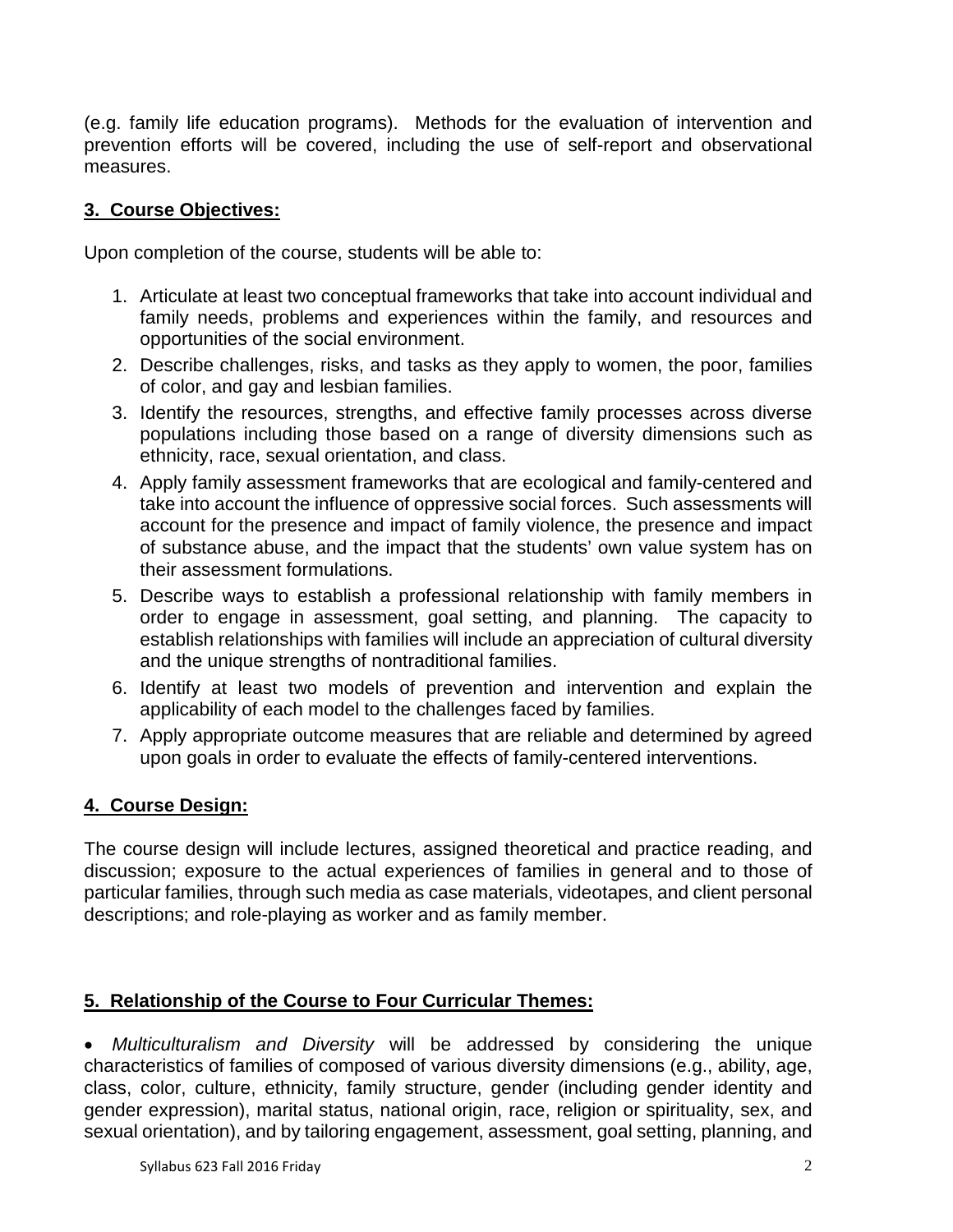intervention to these characteristics. Assessment procedures will focus on strengths rather than deficits in family functioning.

• *Social Justice and Social Change* will be addressed through a multi-systems perspective in which students will view the family as a system within, and affected by, a larger social structure. Family assessment will consider the impact of poverty and discrimination based on various diversity dimensions and other factors in causing or maintaining family problems. Traditional solutions to family problems will be analyzed for their potential to maintain oppression and disempowerment. Empowerment models of practice will be stressed, including the involvement of natural helping networks and teaching advocacy skills to families.

• *Promotion, Prevention, Treatment, and Rehabilitation* will be addressed by identifying the family functions and processes which are useful for the successful development of its members. Prevention programs will be described that are designed to help the general population and at-risk families to avert problems before they develop (e.g. marital enhancement, parent education, premarital counseling, parent-school linkages, etc.).

• *Behavioral and Social Science Research* will be addressed by discussing the relationship of theoretical and empirical knowledge to family practice, by describing the theoretical frameworks within which practice methods may be carried out, and by identifying and critiquing the techniques and outcomes of evaluation which have been used with each practice method.

# **6. Relationship of the Course to Social Work Ethics and Values:**

Ethical dilemmas unique to family work will be presented, such as balancing individual and family goals, contracts regarding confidentiality and record-keeping, and addressing oppressive family structures. Presentation of value conflicts that exist toward families in society will be used to raise the students' awareness of personal and professional values.

# **7. Course Philosophy and Format:**

*The current Council on Social Work Education standards state that the signature pedagogy of our profession is field instruction. In accordance with this policy, this course is designed to enhance the skills necessary to perform the role of social work practitioner with families in field related experiences*. Intervention with families has followed a progression from modernism to post modernism in the past decades. In the past, the family was seen as a group of people with relational or functional problems. The social worker was the "expert" who created a conceptualized view of the family and prescribed interventions to cure the family of its ills. In the post-modern view, the family members, themselves, are the experts in their relations and functioning ability, and the social worker is a facilitator of opportunities for learning, growth, and change, at the discretion of each family member. This is a substantial paradigm shift from early family interventive philosophy; however the knowledge, values and skills that the early family specialists gave us form the foundation for this new and developing context. For this reason, I believe that it is important that all social workers who intervene with families have an indepth understanding of the evolution of the post modernist view. In addition, I believe that family function represents the powerful influences of cultural, economic, social, and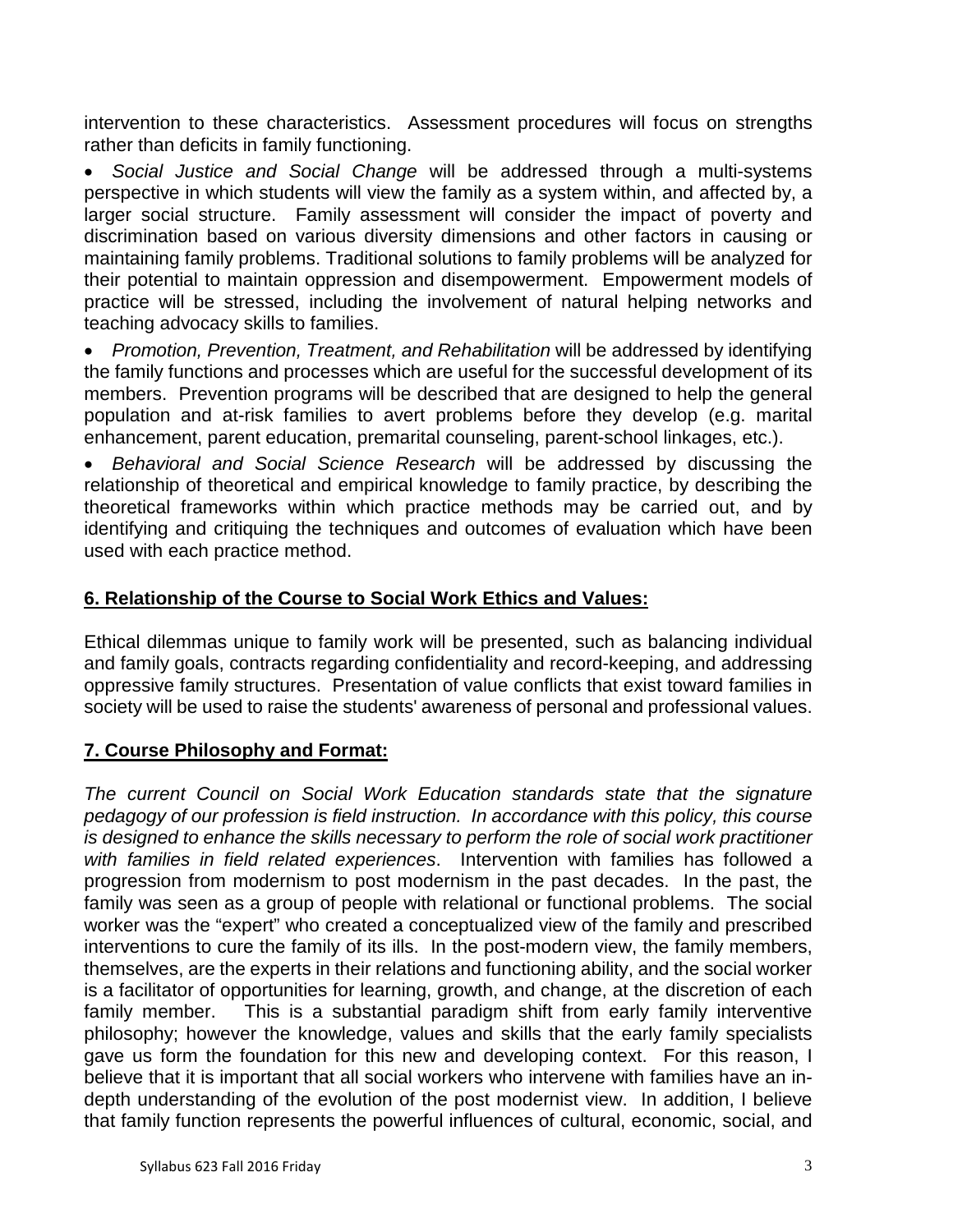political systems, and that as social workers, we must apply ecological and generalist thinking when envisioning interventions with families.

The format of this course will follow the above post-modern philosophy. My goal is to facilitate your growth and learning so that you will become the expert in your own functioning when working with families, including the cultural, economic, social, and political forces that influence your family assessment and intervention abilities.

## **8. Safety & Emergency Preparedness**

In the event of an emergency, dial 9-1-1 from any cell phone or campus phone.

All University of Michigan students, faculty and staff are required to familiarize themselves with emergency procedures and protocols for both inside and outside of the classroom. In the event of possible building closure (i.e. severe weather conditions, public health notices, etc.) you may contact (734)764-SSWB (7793) for up-to-date School closure information.

Be Prepared. Familiarize yourself with the emergency card posted next to the phone in every classroom/meeting room. Review the information on the emergency evacuation sign (located nearest the door) and locate at least (2) emergency exits nearest the classroom.

If you are concerned about your ability to exit the building in the case of an emergency, contact the Office of Student Services and/or email ssw-ADAcompliance@umich.edu. Office of Student Services School of Social Work | Room 1748 734-936-0961

For more information, view the annual Campus Safety Statement at http://www.dpss.umich.edu/.

Register for UM Emergency Alerts at http://www.dpss.umich.edu/emergencymanagement/alert/.

## **9. Course Design and Attendance Expectations**

This course will use a combination of lecture, class discussion, case material, role-plays, group discussion and video material as appropriate. Students are expected to attend **all** class sessions. **The instructor must be notified in the event of a possible absence due to illness or emergency.** 

- **More than 2 absences will result in a reduction in the final grade** and will be subject to decision by the instructor.
- Assignments are expected to be **on time**. Assignments that are turned in late will result in an automatic reduction in the grade for the assignment.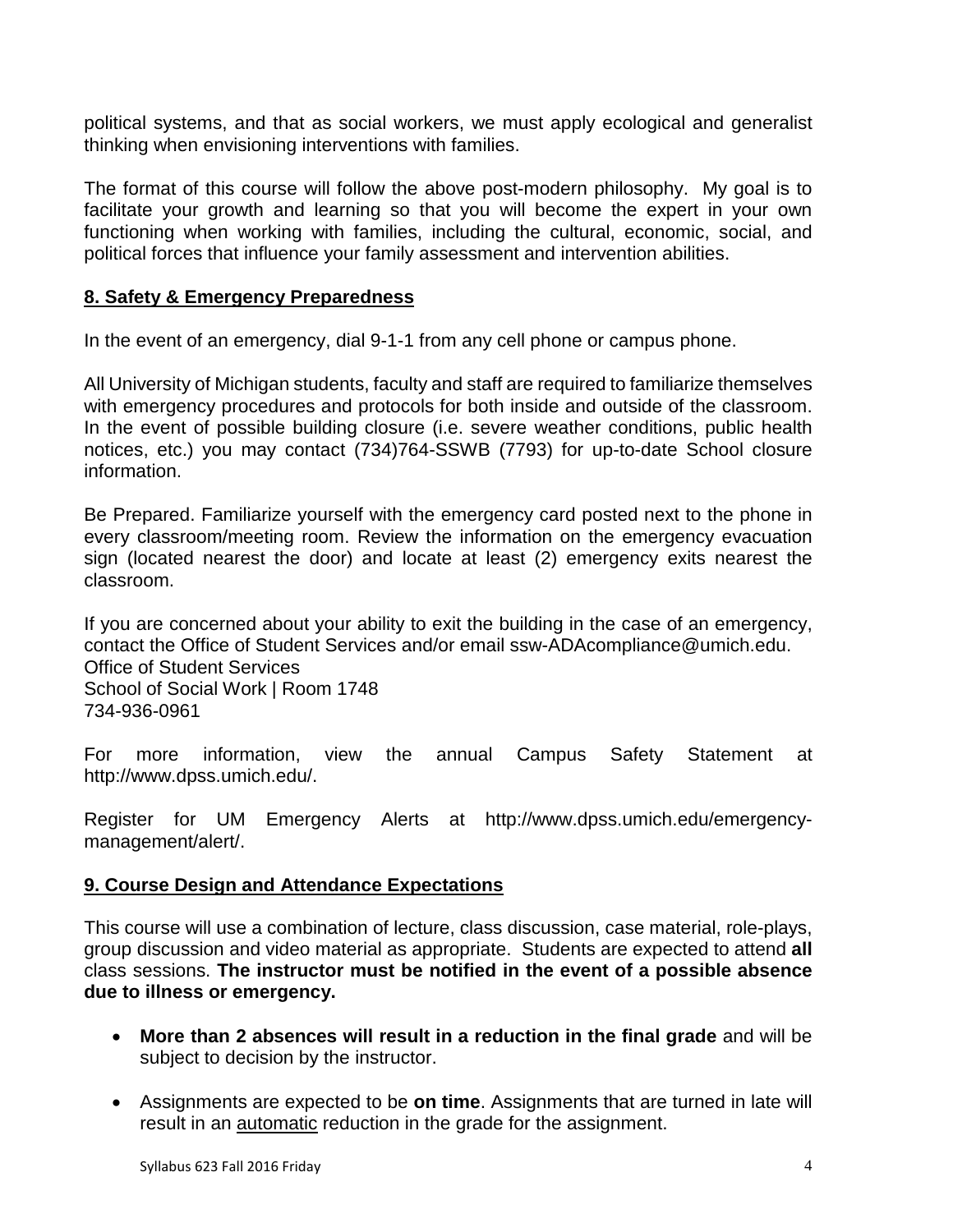• Class participation is strongly encouraged and is worth 10% of your final grade. If for personal reasons you find class participation to be difficult, please see me.

# **Grading:**

The requirements listed below are the minimal expectations for class assignments, and if followed precisely will result in a "B+" grade for the assignment. Grades higher than "B+" will be given to work that has gone above and beyond the minimal qualifications. This would reflect more thorough, thoughtful and thought provoking work on your part. This will be discussed in detail in class. Feel free to ask questions about this policy!

# **10. Class Requirements**

Progress in this course will be assessed by three assignments. The aim of the assignments is to give you an opportunity to focus on the history and current trends in family practice in order to facilitate the development of your own personal interventive style and philosophy. My hope is that you will draw from your personal experience and enhance your own knowledge, self awareness and skill levels through the in-class experiences and required assignments. My belief is that due to the innate power of the family system, post-modern family intervention, requires a unique combination of knowledge and personal awareness that are honed by experience, but nested in the social worker's vigilance of personal individuation and differentiation, concepts we will discuss in class.

**The assignments for this class reflect the above philosophy. All papers are to be typed with page numbers, double spaced, and written in professional, clinical style.**

# **Your progress in this course will be assessed by 3 assignments.**

## **Assignment 1: Family Assessment Paper**

Pick a family that you know or are working with. Please write a 4 page paper assessing the following elements:

Assessment questions

- Family composition
- Roles and rules
- Level on Beaver's Scale
- Homeostatic state
- Culture
- Gender/gender socialization/ gender roles
- PODS and other macro level influences, i.e. community, history
- Communication: internal and external
- Stress management, emotional regulation
- Problem solving methods
- Bonding/cohesion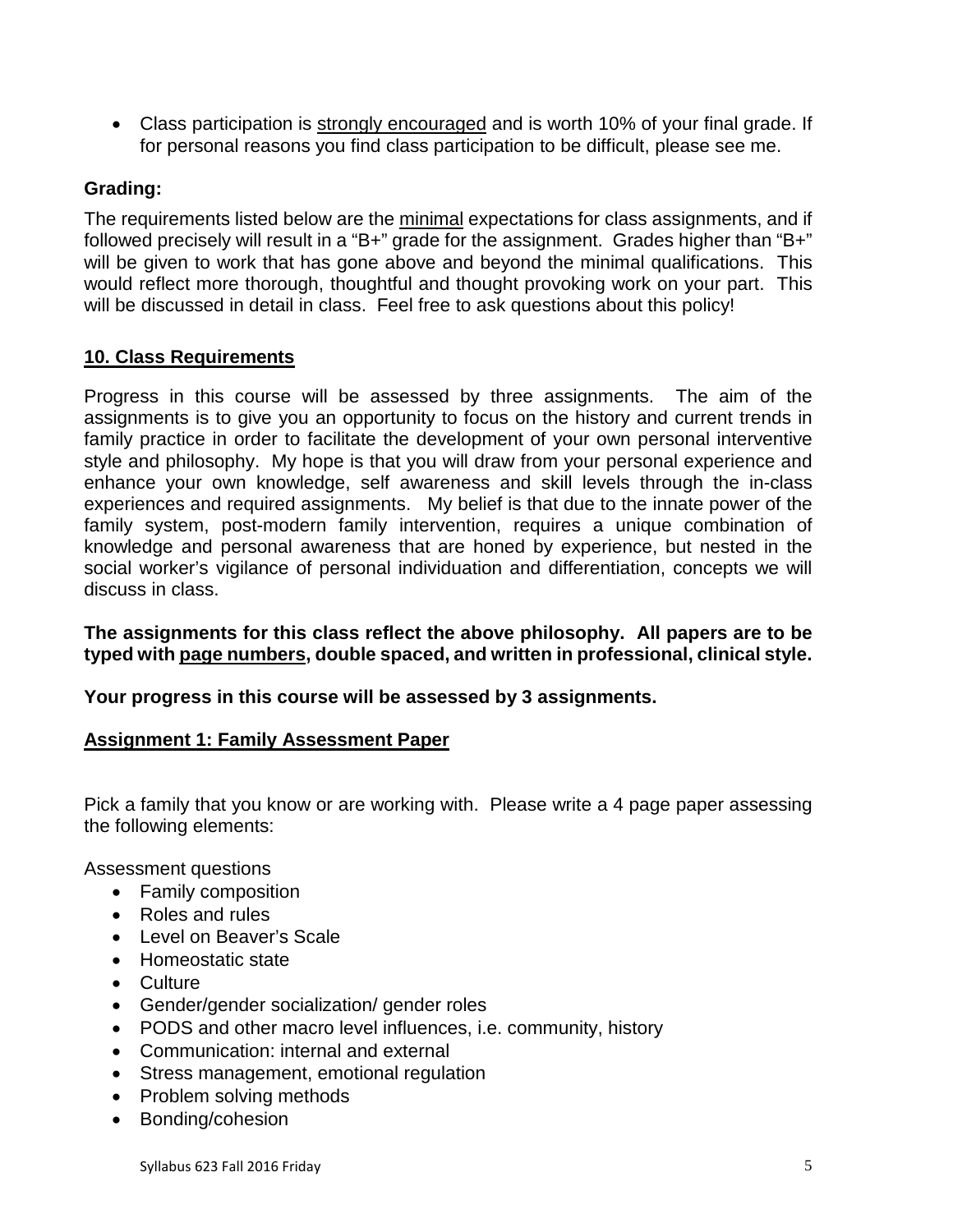Engagement questions

- What do you think are entry points with this family as a social worker?
- What traits would a social worker need to engage this family? What social worker traits would work against engagement?
- What would be your personal goals in working with this family?

# **This assignment is worth 30% of your grade and is due in the Assignments tab on Canvas by 9:00am on October 7, 2016.**

## **Assignment 2: Small Groups Assignment**

This assignment is a reciprocal assignment in which two groups of 3 students will demonstrate a family intervention session, with one group role playing an **actual** family, and one group playing the role of social work team. Each person will have the opportunity to be a family member, and to be on the social work team (on different dates.)

The role played "family" may be a client family of one of the group members, the actual family of one of the group members, or a family well known by one of the group members. The following elements will be presented to the class on the day of the presentation, **and to the instructor in written form:**

For the "family" team:

- A very brief description of the family using the elements from Assignment 1
- An individual presentation from each family member stating their: (cont.)
	- o Gender
	- o Age
	- o Communication style
	- o Personality characteristics
	- o Role in family
	- o Membership in various dyads, triads
	- o Personal thoughts about being a member of this family
- A description of the presenting issue

For the social work team:

- The key concepts of the method you are modeling, citing the readings for the week
- Your interventive goals
- Your interventive style/format

Your demonstration should last 30 to 45 minutes, with each member of the treatment team participating in the intervention. Please note: this is a personal assignment. This will be demanding of you as both a family member, and as the social worker. The nature of family intervention is intimate, and the goal of this assignment is twofold: first to promote nonjudgmental feedback and communication about interventive styles and techniques, and second to expand your family assessment skills.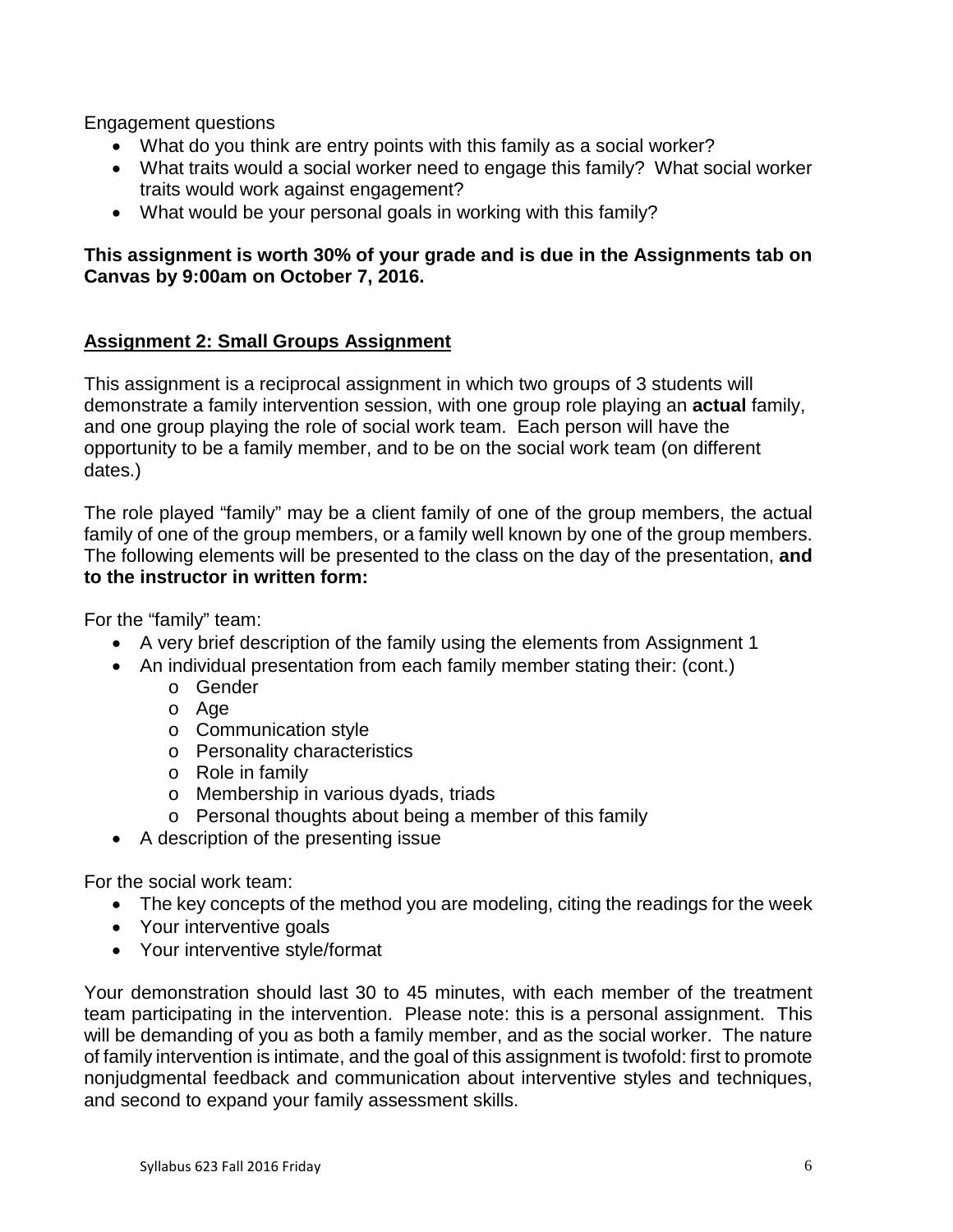**Each half of this assignment is worth 15% (with a total of 30%) of your grade and dates for the presentations will be picked during the first and second class sessions.** 

# **Assignment 3: Case Study**

Pick a family with whom you are working or have in-depth familiarity. Please address the following elements in a 7-10 page paper.

- 3 generation genogram on 8 ½ x 11 paper, carefully constructed.
- Brief assessment of the family, no longer than a paragraph
- Presenting problem or context. This must be something that needs to change—a particular problem that the interventions will address.
- Significant demographics including culture, class, gender, as they relate to the presenting problem
- On what level of the Beavers Scale would you assess this family? Why? How does this level of functioning affect the current problem
- What is this family's stage of development? How does it affect the current problem?
- What is this family's homeostatic state? How does it support the presenting problem?
- Referencing class readings and discussion, propose intervention strategies from 3 different models, justifying your choice of model. Please suggest at least 2 strategies from each model, citing references from the readings. Describe how each technique would be used, including dialogue between therapist and family member. At least 6 class readings must be cited in this paper, at least 2 of which must reference topics other than from the text book.
- Please discuss how you think each of the interventions you have proposed might work, or not work with this family.
- Personal reflection about the assignment.

# **This assignment is worth 30% of your grade and is due in the Assignments tab on c-Tools by 9:00am on December 9, 2016.**

**Required Text:** (available at Ulrich's)

Nichols, M. P., Schwartz, R. C. (2009) *The Essentials of Family Therapy, 5th Edition.*  Boston, MA: Allyn and Bacon

**Optional Texts** (available in the social work library)

Mc Goldrick, M. (1998). *Revisioning Family Therapy; Race, Culture and Gender in Clinical Practice.* New York: The Guilford Press.

McGoldrick, Giordano, J., Garcia-Preto, N., M. (Ed.) (2005). *Ethnicity & family therapy 3rd edition.* New York: The Guilford Press.

# **Optional Books**

Syllabus 623 Fall 2016 Friday 7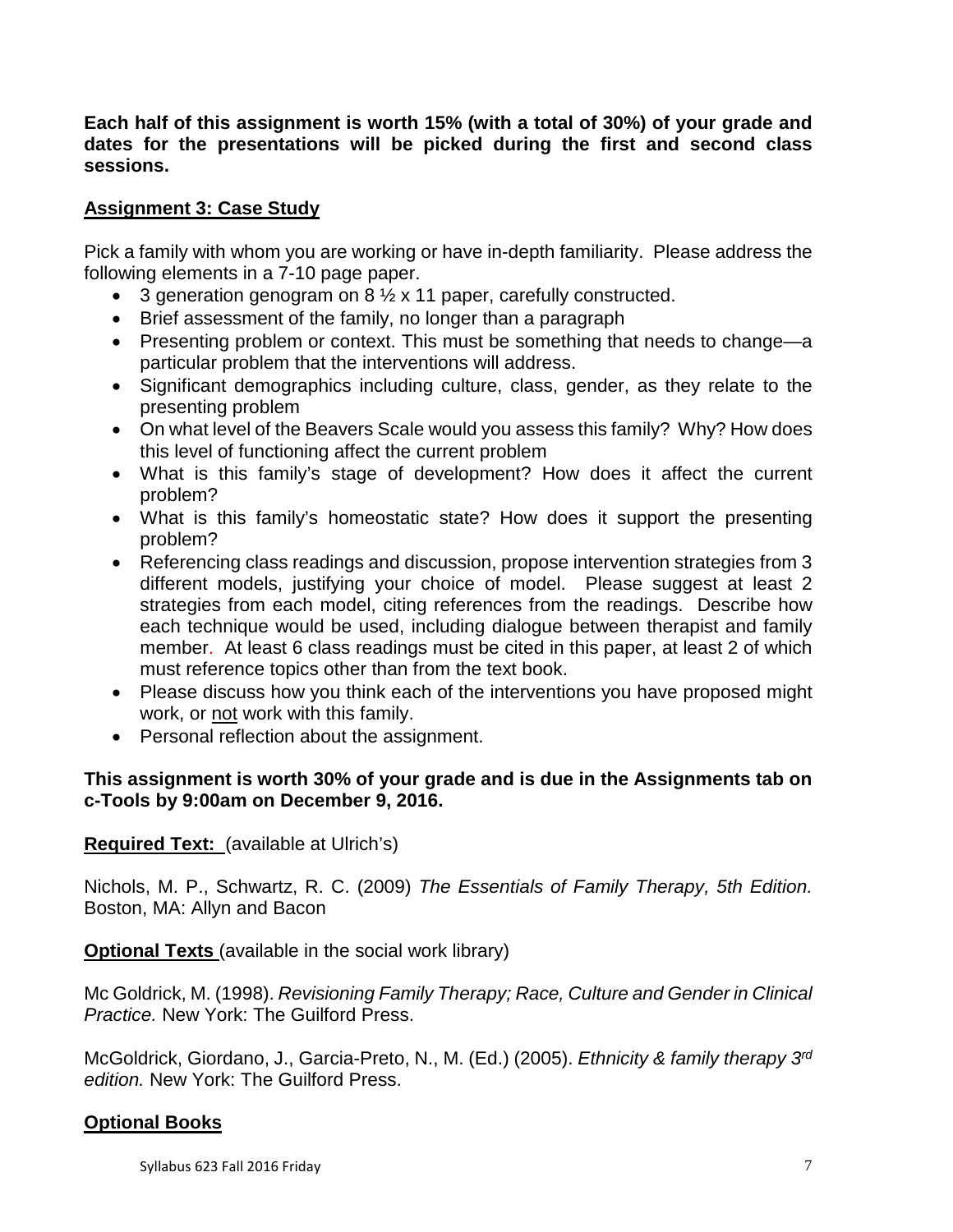Boyd-Franklin, N. (2003). *Black families in therapy: understanding the African American experience*. New York, NY. The Guilford Press.

Gottman, J., Silver, N. (1994). *Why marriages succeed or fail.* New York, NY. Simon & **Schuster** 

Kort, J. (2008). *Gay affirmative therapy for the straight clinician,* New York, NY. W.W. Norton & Co.

Madsen, W. (2003). *Collaborative therapy with multi-stressed families*. New York, NY. The Guilford Press.

Scarf, M. (1995). *Intimate worlds.* New York, New York. Random House

Schwartz, R. (1995) *Internal family systems therapy*. New York, NY. The Guilford Press.

## **Journal articles accessed through Canvas.**

## **Family therapy videos available at:**

Askwith Media Center, in the Shapiro Library Building Alexander Counseling videos at<http://ctiv.alexanderstreet.com.proxy.lib.umich.edu/> YouTube

## **Course Outline:**

## **Week 1: September 9, 2016**

Introduction to course; format, expectations Intro to working with families Levels of intervention: directive, symptom focused, insight focused

## **Week 2: September 16, 2016**

Family Systems Theory Fundamental Concepts

Readings: Nichols & Schwartz: Chapters 1-4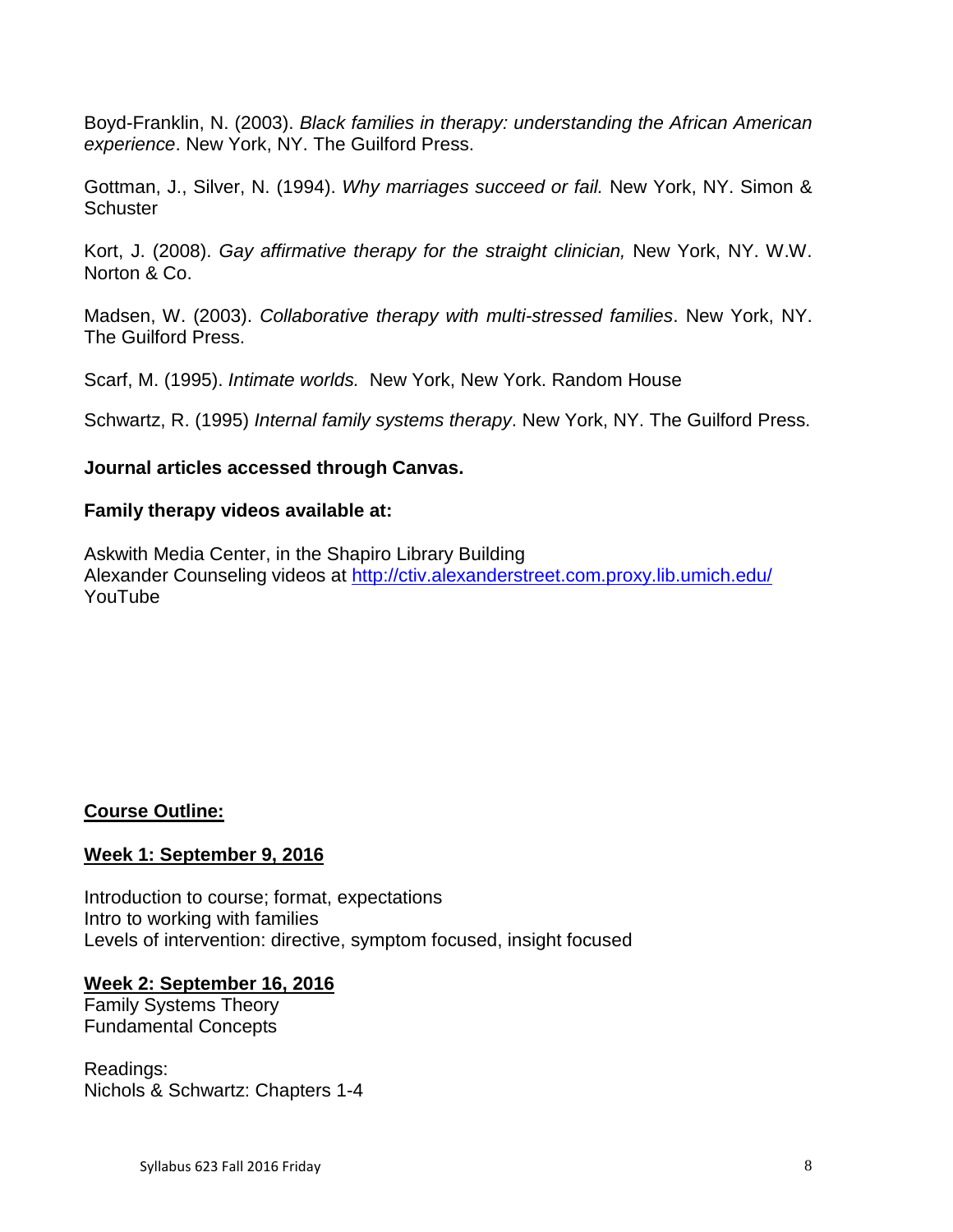Carr, A. (2000) Evidence Based Practice in Family Therapy and Systemic Consultation*. Journal of Family Therapy. 22, 3, 273-295*

Madsen, W.C. (2003). *Collaborative Therapy with Multi-Stressed Families*. NY. Guilford Press. Chapters 1, 2. p. 9-84.

# **Week 3: September 23, 2016**

Assessment through a Mezzo Lens

Readings:

Applegate, J.S., Shapiro, J.R., (2005), *Neurobiology for clinical social work.* New York, W.W. Norton Chapter 4

Kort, J., (2008). *Gay affirmative therapy for the straight clinician.* New York, Norton Chapters 1,2,3,8

Schwartz, Richard C., (1995). *Internal family systems therapy*. New York, Guilford Press. Chapters 1,2

Scarf, M. (1995). *Intimate Worlds.* New York. Random House. Chapter 2, p. 23-36 (PDF article)

McGoldrick (2005): *Ethnicity & family therapy 3rd edition.* New York: The Guilford Press. Chapter 1 p. 1-40

Davis, Tamara S. (2009) Diversity Practice in Social Work: Examining Theory in Practice', Journal of Ethnic and Cultural Diversity in Social Work, 18: 1, 40 — 69

Keiley, M.; Dolbin, M.; Hill, J.; Karuppaswamy, N.; et al. The cultural genogram: Experiences from within a marriage and family therapy Journal of Marital and Family Therapy; Apr 2002; 28, 2;

Luey, H. S.; Luey, H. S.; Glass, L.; and Elliot, H. Social Work 1995. Hard of hearing or deaf: issues of ears, language, culture and identity.

*Optional: McGoldrick (1998): Chapters7-13, p. 93-175. I would recommend these readings if you have not previously examined your own conscious and unconscious racism and privilege.* 

Rober, P., (2005.) The Therapist's Self in Dialogical Family Therapy: Some Ideas About Not-Knowing and the Therapist's Inner Conversation. Family Process. 44, 4, 477-495

<https://www.cdc.gov/violenceprevention/acestudy/>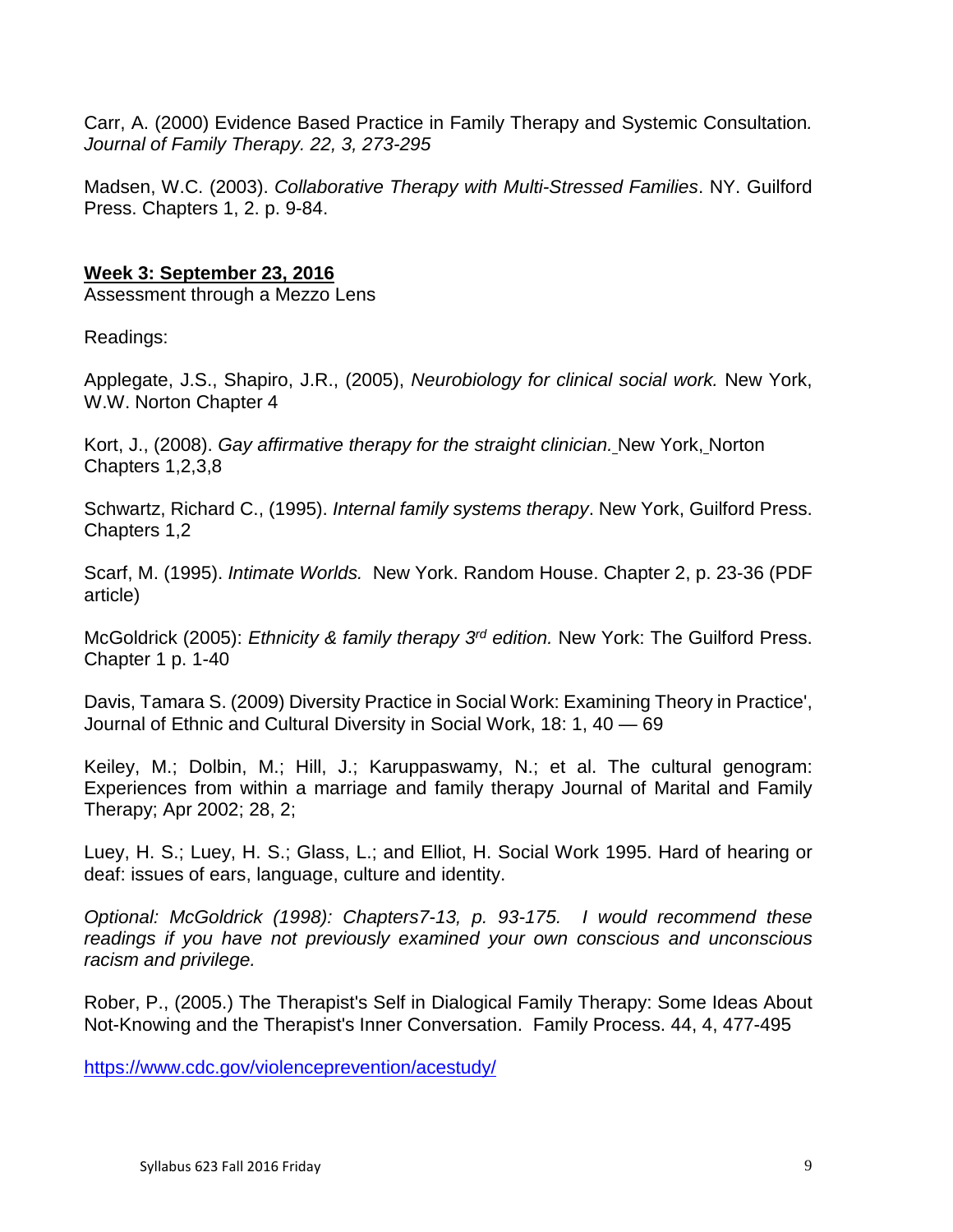## **Week 4: September 30, 2016**

Assessment through a Generalist Lens

Readings:

Saunders, (2006.) Welfare workers' responses to domestic violence cases: The effects of training and worker characteristics. Families in Society [1044-3894] vol:87 iss:3 pg:329 -338

Connell, C; Roberts, J; McLaughlin, S.; and Carpenter, B. (2009). [Black and White Adult](http://proxy.lib.umich.edu/login?url=http://sfx.lib.umich.edu:9003/sfx_local?url_ver=Z39.88-2004&url_ctx_fmt=info%3Aofi%2Ffmt%3Akev%3Amtx%3Actx&rft_val_fmt=info%3Aofi%2Ffmt%3Akev%3Amtx%3Ajournal&rft.genre=article&rft.aulast=Connell&rft.aufirst=Cathleen+M&rft.au=J+Scott+Roberts&rft.au=Sara+J+McLaughlin&rft.au=Brian+D+Carpenter&rft.atitle=Black+and+White+Adult+Family+Members%27+Attitudes+Toward+a+Dementia+Diagnosis&rft.jtitle=Journal+of+the+American+Geriatrics+Society&rft.date=2009)  [Family Members' Attitudes Toward a Dementia Diagnosis](http://proxy.lib.umich.edu/login?url=http://sfx.lib.umich.edu:9003/sfx_local?url_ver=Z39.88-2004&url_ctx_fmt=info%3Aofi%2Ffmt%3Akev%3Amtx%3Actx&rft_val_fmt=info%3Aofi%2Ffmt%3Akev%3Amtx%3Ajournal&rft.genre=article&rft.aulast=Connell&rft.aufirst=Cathleen+M&rft.au=J+Scott+Roberts&rft.au=Sara+J+McLaughlin&rft.au=Brian+D+Carpenter&rft.atitle=Black+and+White+Adult+Family+Members%27+Attitudes+Toward+a+Dementia+Diagnosis&rft.jtitle=Journal+of+the+American+Geriatrics+Society&rft.date=2009) Journal of the American Geriatrics Society.

Stark, Evan, (2009) Rethinking coercive control. Violence Against Women 15: 1509

#### **Week 5: October 7, 2016 Assignment 1 Due**

Assessment through a Functional Lens Multigenerational Family Therapy Murray Bowen

Readings: Nichols & Schwartz: Chapter 5

Knudson-Martin, Carmen. (1994) The female voice: Applications to Bowen's family systems theory, *Journal of Marital and Family Therapy. 20, 1, p. 35* 

#### **Week 6: October 14, 2016**

Historical Models Structural, Strategic

Readings: Nichols & Schwartz: Chapters 6,7

Robbins, M.S., Bachrach, K., Szapocznik, J., (2002) Bridging the research-practice gap in adolescent substance abuse treatment: the case of brief strategic family therapy. *Journal of Substance Abuse Treatment, 23, 2,123-132*

Bobrow, E., Ray, W., (2004) Strategic Family Therapy in the Trenches, *Journal of Systemic Therapies, 23,4,28-38*

*The Psychotherapy Networker, Vol. 29, no.3* Wylie, Mary Sykes, "Maestro of the Consulting Room" p. 40

Kim, Josephine, (2003) Structural Family therapy and Its Implications for the Asian American Family*, The Family Journal: Counseling and Therapy for Couples and Families, 11, 4, 388-392.*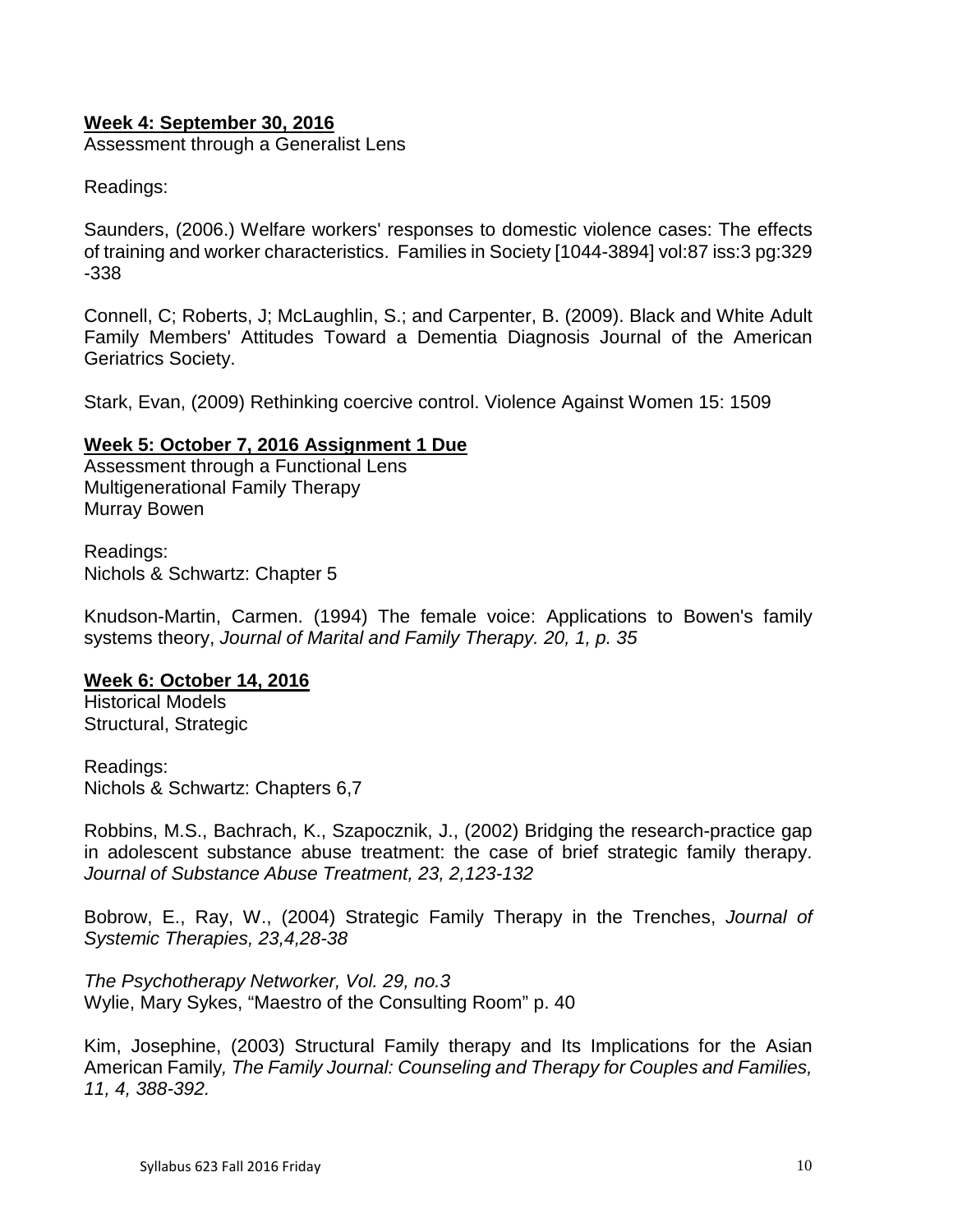Brown, Neil, D., Samis, Michelle D. (1986-7) The Application of Structural Family Therapy in Developing the Binuclear Family, *Mediation Quarterly, 1986-87, 14-15, 14-15, 51-69.*

## **Week 7: October 21, 2016: Group Format Presentation**

Experiential Family Therapy

Readings:

Nichols & Schwartz: Chapter 8 Cheung, M*., (1997)* Social construction theory and the Satir model: Toward a synthesis. *The American Journal of Family Therapy. . 25, 4, p. 331-343* 

Freeman, M.L., (1999), Virginia Satir: A woman and a Social Worker Beholden to No One, *Journal of Couples Therapy, 8,1,1-15*

Cowley, A.S., (2000), On Satir's Use of Self, *Journal of Couples Therapy, 9,3-4, 51-68*

## **Week 8: October 28, 2016: Group Format Presentation**

Cognitive Behavioral Family Therapy

Readings: Nichols & Schwartz: Chapter 10

Dattilio, F.M.; Epstein, N., Introduction to the special section: The Role of Cognitive Behavioral Interventions in Couple and Family Therapy. *Journal of Marital and Family Therapy;* Jan 2005; 31, 1;

O'Leary, E. M. McHugh, Barrett, P., Fjermestad, K., Cognitive-behavioral family treatment for childhood obsessive-compulsive disorder: A 7-year follow-up study. Journal of Anxiety Disorders 23 (2009) 973–978.

Runyon, M., Deblinger, E., Ryan, E. Thakkar-Kolar, R., An Overview of Child Physical Abuse: Developing an Integrated Parent-Child Cognitive-Behavioral Treatment Approach. *Trauma Violence Abuse* 2004; 5; 65

Friedberg, Robert D. (2006). A Cognitive-Behavioral Approach to Family Therapy. Journal of Contemporary Psychotherapy Vol. 36, Issue 4. Date: 12/2006 Pages: 159-165.

# **Week 9: November 4, 2016: Group Format Presentation**

Narrative Family Therapy Social Constructionist Models

Readings: Nichols & Schwartz: Chapters 13

*The Family Therapy Networker, Vol. 18, No.6* O'Hanlon, "The Third Wave" Stephen Madigan, "Body Politics" David Epston, "Extending the Conversation"

Syllabus 623 Fall 2016 Friday 11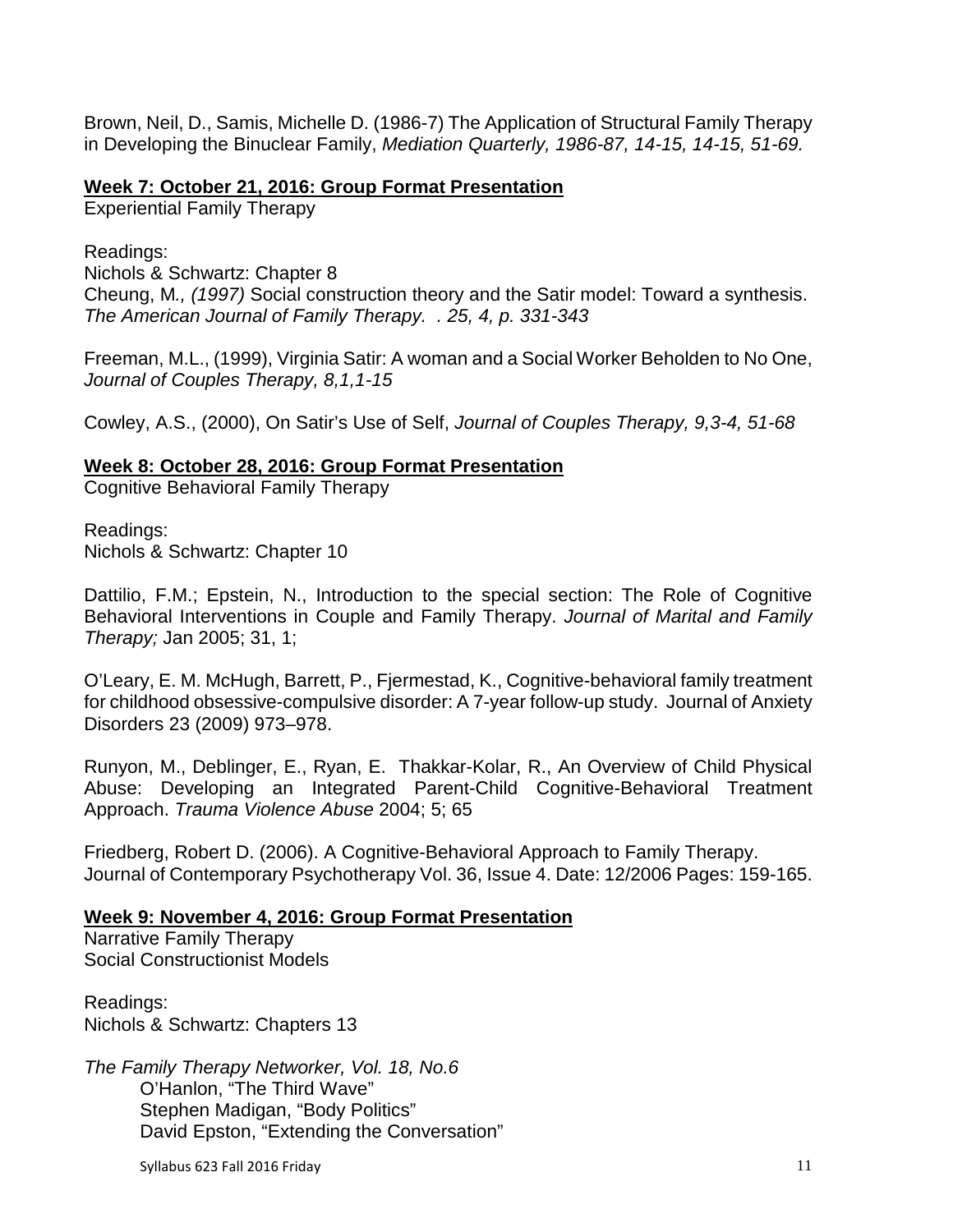David Nylund, John Thomas, "The Economics of Narrative"

## **Week 10: November 11, 2016: Group Format Presentation**

Solution Focused Therapy Brief Family Therapy

Readings: Nichols & Schwartz: Chapter 12, p. 247-264

Reiter, M., (2004), A Solution Focused Formula Task for Families, *Journal of Family Psychotherapy, 15,3,37-45.*

**Week 11: November 18, 2016**

Evidence Based Methods Family Psycho-education

Guest: Amy Stern, LMSW

## **Week 12: December 2, 2016**

**Couples** Guest: Paul Chute, LMSW

Readings:

Siegel, D.J., Solomon, M. (2013). Healing moments in psychotherapy. New York, Norton. Chapter 10: pp 195-215

Zielinski, J. (1999) Discovering Imago Relationship Therapy. Psychotherapy: Theory, Research, Practice, Training [PsycARTICLES] Vol. 36, Issue 1.

Johnston, S. (2007). The Contribution of Emotionally Focused Couples Therapy. Journal of Contemporary Psychotherapy Vol. 37, Issue 1. Date: 03/2007 Pages: 47-52.

The Psychotherapy Networker, Vol. 26 no.6 Doherty, W. "Bad Couples Therapy and How to Avoid it" p. 26

Real, T. "The Awful Truth" p. 34

The Family Therapy Networker, March/April, 1993, Issue # 293 Schnarch, D. "Inside the Sexual Crucible"

Gottman, J.M., Silver, N., (1999) The Seven Principles for Making Marriage Work, New York, The Three Rivers Press. Chapters 1, 2. p. 1-46.